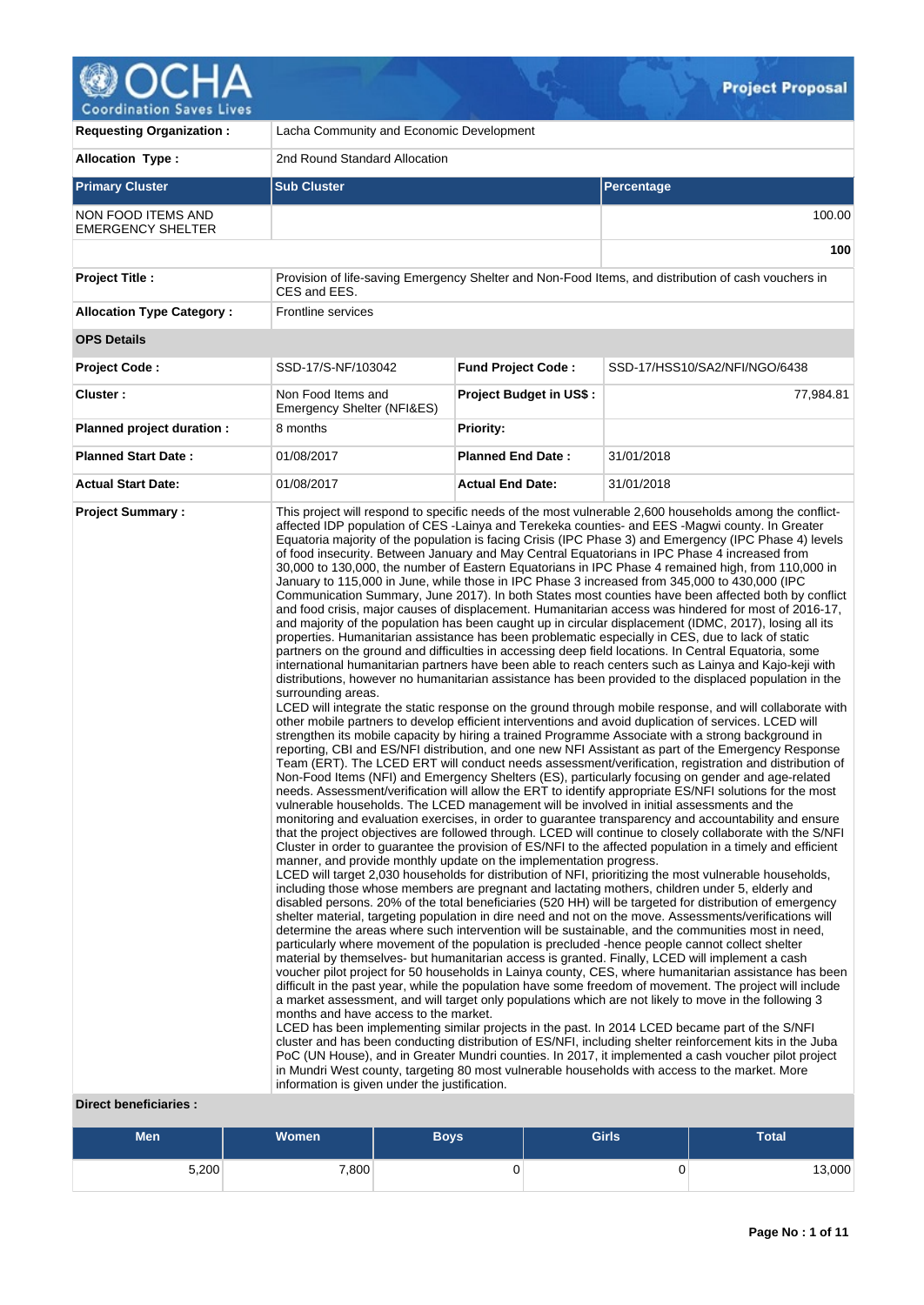### **Other Beneficiaries :**

| <b>Beneficiary name</b>        | <b>Men</b> | <b>Women</b> | <b>Boys</b> | <b>Girls</b> | <b>Total</b> |
|--------------------------------|------------|--------------|-------------|--------------|--------------|
| Internally Displaced People    | 5,200      | 7,800        | 0           | 0            | 13,000       |
| <b>Indirect Beneficiaries:</b> |            |              |             |              |              |
| <b>Catchment Population:</b>   |            |              |             |              |              |
|                                |            |              |             |              |              |

## **Link with allocation strategy :**

This project mainly focuses on the priority areas in Central Equatoria and Eastern Equatoria State, with rapidly rising humanitarian needs and high GAM rate and IPC Phase. The project mostly relates to S01 and SO2 of the 2017 Humanitarian Response Plan (HRP), namely "save lives and alleviate suffering of those most in need" and "protect the rights and uphold the dignity of the most vulnerable". In a smaller portion, this project focuses on SO3 of the 2017 HRP, "support communities most at risk to sustain their coping mechanisms", through a cash voucher project focusing on 50 households in Lainya County, Central Equatoria State. Considering this year's SSHF SA2 allocation, this project will start on the 1st of August 2017, while the previous LCED project under the SSHF SA1 will end on the 30th September 2017. LCED will coordinate the projects activities, allocating resources in areas where the needs are higher. However, the SA1 allocation project focuses mainly in Eastern Equatoria State, therefore there will not be overlaps in the project activities. At budget level, the expenses under this new project will be considered form the 1st of October 2017, excluding the salary of the three new field officers that LCED will hire to expand its frontline response, which will be considered from the 1st of August 2017.

### **Sub-Grants to Implementing Partners :**

| <b>Partner Name</b>                                   | <b>Partner Type</b> | <b>Budget in US\$</b>       |  |
|-------------------------------------------------------|---------------------|-----------------------------|--|
|                                                       |                     |                             |  |
| Other funding secured for the same project (to date): |                     |                             |  |
| <b>Other Funding Source</b>                           |                     | <b>Other Funding Amount</b> |  |

## **Organization focal point :**

| <b>Name</b>   | <b>Title</b>                            | Email                     | <b>IPhone</b>  |
|---------------|-----------------------------------------|---------------------------|----------------|
| Driuni Jakani | <b>Executive Director</b>               | driuni@lachalced.org      | +256 777872871 |
| Monica Berti  | <b>Resource Mobilization</b><br>Officer | monicaberti@lachalced.org | +211 920700097 |

## **BACKGROUND**

### **1. Humanitarian context analysis**

The deepening of South Sudan's humanitarian crises in 2016 caused more than 281,000 new displacements, with almost 1.9 m IDPs at the end of 2016. By end-2016, Greater Equatoria was hosting over 414,000 IDPs (IDMC, 2017); 70-80% of the population fled into the bush. According to the IDMC Global Report 2017, rape and forced recruitment and systematic destruction of civilian property keeps occurring. Increasing numbers are constantly on the move, either internally or in and out of Uganda, citing lack of economic sustainability, family reunification and security concerns as reasons for fleeing. In February 2016 famine was declared in South Sudan and food insecurity became another major driver of conflict (IDMC, 2017). The combination of conflict, economic crisis and inadequate access to food destroyed vulnerable households' ability to cope and created further displacement.

Greater Equatoria, and particularly the most productive Greenbelt counties, is facing Crisis (IPC Phase 3) and Emergency (IPC Phase 4) levels of food insecurity, mostly driven by the conflict's effects on agricultural activities/markets. In most areas, the population missed the second harvesting season of 2016 and the first planting season of 2017, with high likelihood of missing the second planting season (IPC May 2017). According to the IPC Communication Summary, between January and May 2017 Central Equatoria's people in IPC Phase 4 increased from 30,000 to 130,000 -estimated at 145,000 according to the July projections. Meanwhile Eastern Equatorians in IPC Phase 4 remained high, from 110,000 in January to 115,000 in June 2017, while those in IPC Phase 3 increased from 345,000 to 430,000. Both in Central Equatoria and Western Equatoria, most counties have been affected both by conflict and food crisis. Humanitarian access was hindered for most of 2016-17, and majority of the population has been caught up in circular displacement, either within the counties or across borders with the neighboring states (IDMC, 2017), losing all its properties.

### **2. Needs assessment**

The civilian population of Central Equatoria and Eastern Equatoria State has been experiencing prolonged conflict, multiple displacement, a situation of lawlessness, disruption of social fabric and coping mechanisms, and is currently in dire need of humanitarian assistance. According to the ICWG reporting, the most urgent needs are food, shelter and NFI, and WASH items. Majority of the displaced population does not have access to food or shelter, living in the open or in overcrowded structures. Their properties have been burnt or looted, and most people are still on the move, due to insecurity, conflict, and/or lack of food, with those in the Southern counties being caught up in circular displacement in and out Uganda and Kenya. In many areas, IDPs fleeing the conflict have lost everything and are now straining the few resources of the local population. Vulnerable persons such as pregnant and lactating mothers, children under 5, elderly persons and persons with special needs/with disabilities are the ones to suffer most from such situation, especially due to the lack of shelter during the rainy season. In most cases IDPs do not have access to the market, lack the financial capacity to purchase items (ES/NFI, WASH items, etc) and do not have access to bush areas surrounding their locations to collect shelter material, due to the presence of armed groups, and the tensions between those and the SPLA forces.

In Lainya county, Central Equatoria State, LCED will conduct a market assessment to gain information on the feasibility of a cash voucher pilot project, similar to the one implemented in Mundri town, Western Equatoria State, in the first half of 2017.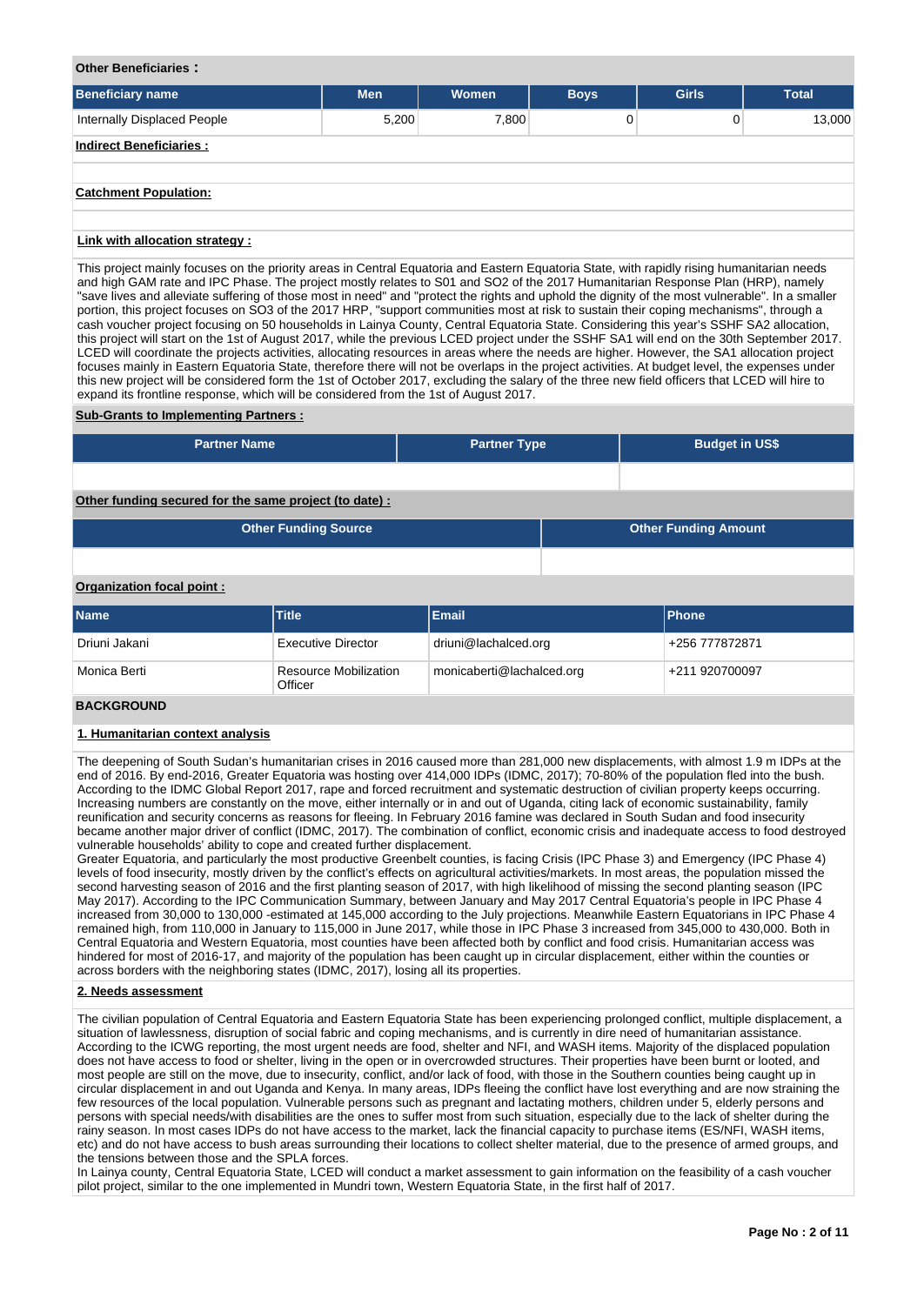### **3. Description Of Beneficiaries**

The direct beneficiaries of this project include the most vulnerable, displaced households among the IDP population in Central Equatoria and Western Equatoria State. The most vulnerable households will be targeted using the selection criteria developed by the S/NFI cluster (Female Headed Household, Unaccompanied Minor, Unaccompanied Elderly, Chronically ill, Pregnant and Lactating Women, and person without any community link). The targeted beneficiaries are 13,000 individuals. Considering the S/NFI Cluster's estimates of 5 individuals per households, the total number of households served in this project is 2,600. In terms of geographic location, LCED remains flexible and to deploy its mobile team anywhere in Central Equatoria and Eastern Equatoria States, according to the S/NFI Cluster's requests, and in coordination with other static and mobile partners. LCED will also target 50 most vulnerable households in Lainya county, Central Equatoria State, for distribution of cash vouchers to be used to purchase NFI and shelter material in the area.

### **4. Grant Request Justification**

The security situation in CES and EES has been deteriorating since May 2015, further aggravating since July 2016, with the failing of the South Sudan Government of National Unity and the spreading of the conflict to the Equatoria Region. Multiple displacement involving loss of property, looting and burning of houses have created a high state of vulnerability for the civilian population. Most displaced households have lost all their belonging, while an estimated 50% of them live in overcrowded houses, collective shelters such as school facilities, or under the tree. Sleeping in the open poses significant protection threats, especially for women and girls, since this is not the traditional way of living of those farming communities. Majority of the conflict-affected population does not have purchasing power to buy NFI and often people do not have access to the market or the bush to collect shelter material.

LCED will implement a cash voucher pilot project in Lainya county, where the conflict has led to multiple displacement, both within the county and in and out of Uganda. The situation has created breakdown of law and order, collapse of social fabric, including family and community structures, disruption of basic infrastructure, livelihoods and market systems. LCED has been conducting a successful cash vouchers pilot-project in Mundri West county, where 80 vulnerable households with access to the market received cash vouchers; only women were targeted given their higher freedom of movement in the area. To date, 38 households had used the vouchers to purchase NFI in Mundri. The LCED staff reported that the women purchased charcoal stoves and cooking utensils to support their small businesses (e.g. selling tea, bread, etc.). The innovation of such programme is that the NFI purchased by those households will help vulnerable IDPs to become self-sufficient, improve their livelihood, and empower the women. This enhances the sustainability of such project in the long-term and helps reviving the economy in the area. LCED will target 50 households in Lainya county for a new pilot project, considering the similarity of the conflict and displacement patterns with Mundri West county, and the fact that Lainya county shares a border with Uganda where people have more access to the market. Organizations such as SPEDP and NSDO have successfully imported items from Uganda through Lainya in the past, and LCED plans to closely collaborate with them in order to facilitate such project (i.e. identify suppliers and commercial routes).

Both in Central Equatoria and Eastern Equatoria State, many counties experienced massive displacement from the villages to the main centers, due to armed conflict. Access to such areas has been hindered for most of 2016 and 2017, due to lack of static partners on the ground and difficulties in accessing such areas. In Central Equatoria, some international humanitarian partners have been able to reach centers such as Lainya and Kajo-keji with distributions, however no humanitarian assistance has been provided to the displaced population in the surrounding areas. As NNGO, LCED has more possibilities to obtain access to remote field locations, where national partners are not as well established and INGOs experience more difficulties in accessing the field locations. Due to its presence in Juba and Mundri LCED is an ideal position to mobilize its team and resources to assist the vulnerable displaced populations in Central Equatoria and Eastern Equatoria State.

LCED has been operating in WES and CES since 2008, and has the technical capacity to implement this project successfully, efficiently and in a timely manner, due to its dedicated staff in the field, and a strong management team. LCED is planning to expand the capacity of its frontline/mobile team, by hiring a Programme Associate and an NFI Assistant, and by collaborating with organizations already operating in CES and EES, such as Medair and Intersos.

## **5. Complementarity**

LCED has been targeting the areas of Mundri East, Mundri West and Mvolo counties under the SSHF SA1 2017 with a static response. Since this new project is targeting priority locations in Central and Eastern Equatoria State with a mobile, there will not be any overlapping with the previous one. In term of payment, the LCED staff's salaries under this project has been budgeted for 6 months (after the completion of the previous project on the 30th of September 2017), with the exception of the newly hired staff, whose salary is budgeted for 8 months. In fact, LCED will strengthen its mobile capacity by hiring one Programme Associate, who will be responsible for supervising the LCED team during the mobile response, and three project officers.

### **LOGICAL FRAMEWORK**

#### **Overall project objective**

Save lives, alleviate sufferings, and enhance community resilience through provision of appropriate shelter solutions and Non-Food Items to vulnerable and displaced population in CES and EES.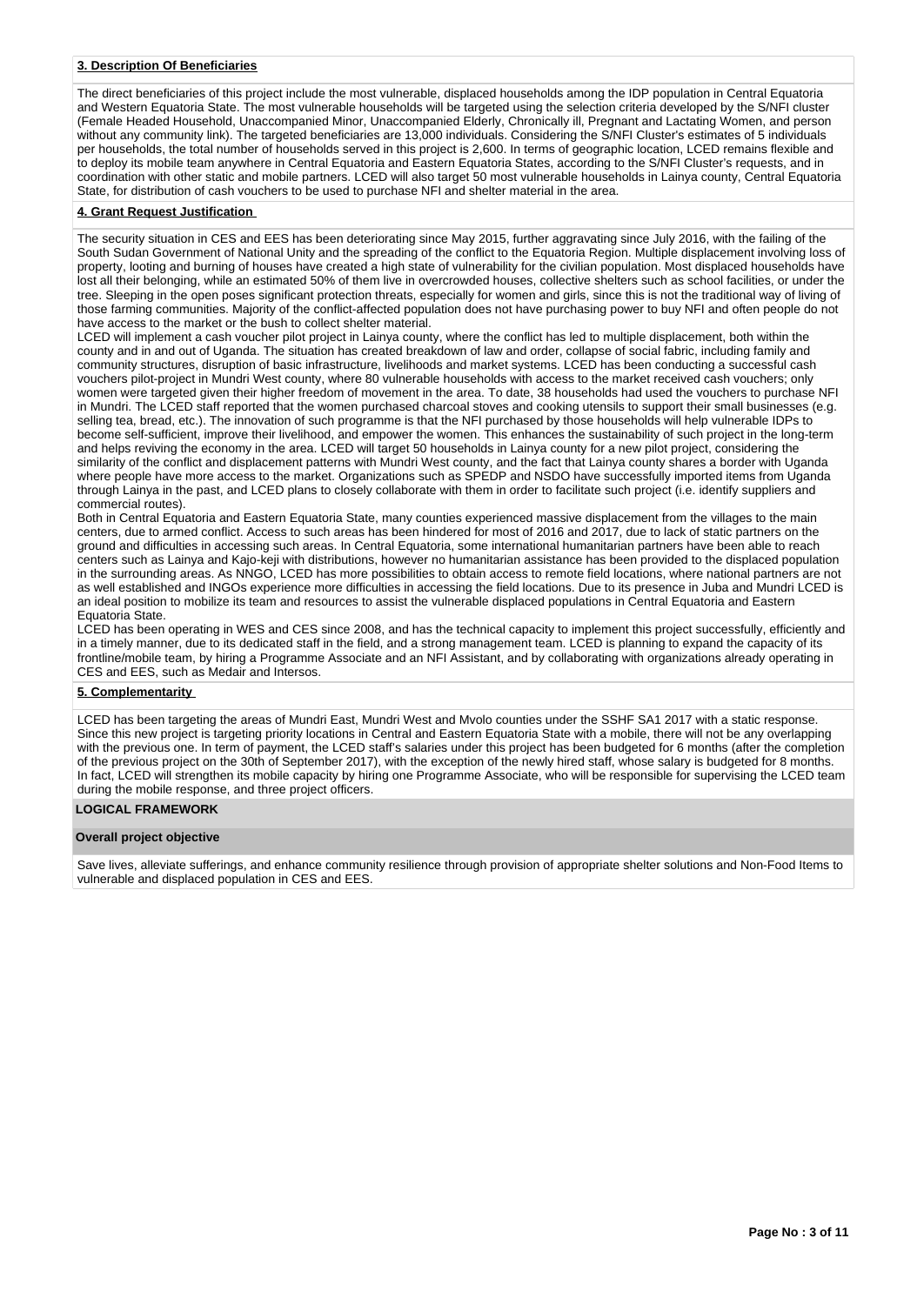| NON FOOD ITEMS AND EMERGENCY SHELTER                                                                                                    |                                                                                                      |                                 |  |  |  |  |  |  |  |  |
|-----------------------------------------------------------------------------------------------------------------------------------------|------------------------------------------------------------------------------------------------------|---------------------------------|--|--|--|--|--|--|--|--|
| <b>Cluster objectives</b>                                                                                                               | Strategic Response Plan (SRP) objectives                                                             | <b>Percentage of activities</b> |  |  |  |  |  |  |  |  |
| Provide life-saving non-food items and<br>emergency shelter to newly displaced people<br>in greatest need of assistance and protection. | SO1: Save lives and alleviate the suffering of<br>those most in need of assistance and<br>protection | 65                              |  |  |  |  |  |  |  |  |
| Improve the living conditions of protracted<br>IDPs in PoCs, formal IDP camps, collective<br>centres and host communities               | SO2: Protect the rights and uphold the dignity<br>of the most vulnerable                             | 30                              |  |  |  |  |  |  |  |  |
| Explore sustainable and cost-effective<br>interventions to support the cohesion of<br>vulnerable and at-risk communities.               | SO3: Support at-risk communities to sustain<br>their capacity to cope with significant threats       | 5                               |  |  |  |  |  |  |  |  |

**Contribution to Cluster/Sector Objectives :** This project will contribute to the achievement of CO1, "Provide life-saving non-food items and emergency shelter to newly displaced people in greatest need of assistance and protection", by timely and appropriate delivering of NFI, survival kits, and emergency shelter material to newly displaced vulnerable households, carefully selected as the most in need. The project will also contribute to the achievement of CO2, "Improve the living conditions of protracted IDPs in PoCs, formal IDP camps, collective centres and host community", by assessing, prioritizing and carrying out targeted distribution of NFI and shelter material to most the most vulnerable protracted IDPs and people who have experienced multiple displacement due to the conflict. S/NFI distribution will be conducted in purposively targeted IDP sites/locations, including but not limited to collective centers. The selection criteria to prioritize the beneficiary households will focus on the household composition, considering female-headed and child-headed household, and the presence of vulnerable members such as pregnant and lactating women, elderly, injured, ill or disables persons, and children under 5. LCED will coordinate with the S/NFI Cluster core pipeline for the delivery of ES/NFI from Juba to carry out distributions in deep field locations of Central Equatoria and Western Equatoria States. Finally, the project will contribute to the achievement of CO3, "Explore sustainable and cost-effective interventions to support the cohesion of vulnerable and at-risk communities", by implementing a cash vouchers project in Lainya county.

### **Outcome 1**

Improved dignity, protection and general living conditions through the provision of life-saving NFI and emergency shelter material.

# **Output 1.1**

## **Description**

Vulnerable IDPs and conflict-affected people are living in appropriate shelters, in dignity, and have access to essential NFI.

## **Assumptions & Risks**

This output will be achieved, only if:

-humanitarian access to the field locations will be granted throughout the project implementation.

-security will be granted to the project locations, in order for the beneficiaries to receive ES/NFI in total safety.

-proper communication and collaboration will be maintained with local authorities and with partners on the ground.

-beneficiaries will be targeted strictly following cluster procedures, and their needs evaluated according to the priority criteria described above.

### **Indicators**

|                                                                                                                                                                                                                                                                                  |                                                                                                                                                                                                                                                        |                                                                                                                     | <b>End cycle beneficiaries</b> |              |                   |             | End<br>cycle  |  |  |  |  |  |
|----------------------------------------------------------------------------------------------------------------------------------------------------------------------------------------------------------------------------------------------------------------------------------|--------------------------------------------------------------------------------------------------------------------------------------------------------------------------------------------------------------------------------------------------------|---------------------------------------------------------------------------------------------------------------------|--------------------------------|--------------|-------------------|-------------|---------------|--|--|--|--|--|
| Code                                                                                                                                                                                                                                                                             | <b>Cluster</b>                                                                                                                                                                                                                                         | <b>Indicator</b>                                                                                                    | <b>Men</b>                     | <b>Women</b> | <b>Boys Girls</b> |             | <b>Target</b> |  |  |  |  |  |
| Indicator 1.1.1                                                                                                                                                                                                                                                                  | NON FOOD ITEMS AND<br><b>EMERGENCY SHELTER</b>                                                                                                                                                                                                         | [Frontline] Number of assessments conducted                                                                         |                                |              |                   |             | 8             |  |  |  |  |  |
| Means of Verification: - LCED staff updates from the field<br>-Assessment reports<br>-Pictures of the assessment                                                                                                                                                                 |                                                                                                                                                                                                                                                        |                                                                                                                     |                                |              |                   |             |               |  |  |  |  |  |
|                                                                                                                                                                                                                                                                                  | Indicator 1.1.2   NON FOOD ITEMS AND<br><b>EMERGENCY SHELTER</b>                                                                                                                                                                                       | [Frontline] Number of distributions conducted                                                                       |                                |              |                   |             | 8             |  |  |  |  |  |
| <b>Means of Verification:</b> - Approved activity plan<br>-Registration and verification list<br>-Stock-distribution report to the S/NFI Cluster team<br>-Distribution report to the S/NFI Cluster team<br>-Pictures of the distribution<br>-Interim and final narrative reports |                                                                                                                                                                                                                                                        |                                                                                                                     |                                |              |                   |             |               |  |  |  |  |  |
| Indicator $1.1.3$                                                                                                                                                                                                                                                                | NON FOOD ITEMS AND<br><b>EMERGENCY SHELTER</b>                                                                                                                                                                                                         | [Frontline] Number of people served with NFI                                                                        | 4,060                          | 6,090        | 0                 | $\mathbf 0$ | 10,150        |  |  |  |  |  |
| -Distribution lists                                                                                                                                                                                                                                                              | Means of Verification : - LCED staff updates from the field<br>-S/NFI Cluster core pipeline request<br>-Monthly stock and distribution report to the S/NFI Cluster team<br>-Distribution report to the S/NFI Cluster team                              |                                                                                                                     |                                |              |                   |             |               |  |  |  |  |  |
|                                                                                                                                                                                                                                                                                  | Indicator 1.1.4 NON FOOD ITEMS AND<br><b>EMERGENCY SHELTER</b>                                                                                                                                                                                         | [Frontline] Number of people served with Shelter                                                                    | 1,040                          | 1,560        | 0                 | 0           | 2,600         |  |  |  |  |  |
|                                                                                                                                                                                                                                                                                  | <b>Means of Verification:</b> - LCED staff updates from the field<br>-S/NFI Cluster core pipeline request<br>-Distribution lists<br>-Monthly stock and distribution report to the S/NFI Cluster team<br>-Distribution report to the S/NFI Cluster team |                                                                                                                     |                                |              |                   |             |               |  |  |  |  |  |
| Indicator 1.1.5                                                                                                                                                                                                                                                                  | <b>NON FOOD ITEMS AND</b><br><b>EMERGENCY SHELTER</b>                                                                                                                                                                                                  | [Frontline] Number of partner's monthly<br>stock/distribution reports compiled and submitted<br>to the Cluster Team |                                | 6            |                   |             |               |  |  |  |  |  |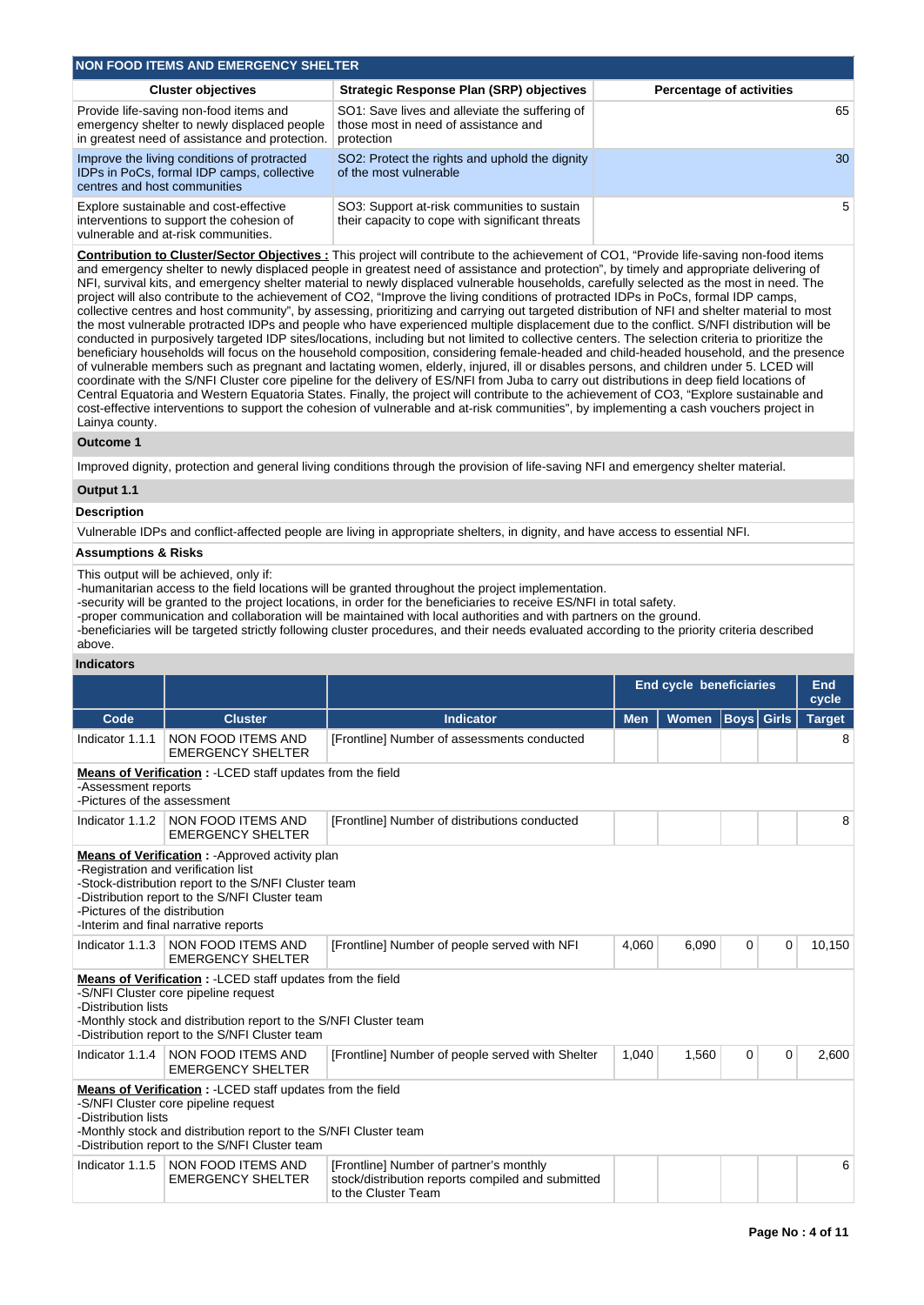## **Activities**

# **Activity 1.1.1**

- Needs assessment in the project locations, according to priority areas indicated by local authorities and partners on the ground.

### **Activity 1.1.2**

-Submission of pipeline request to the ES/NFI Cluster team, and coordination with the Logistic Cluster for their transportation.

# **Activity 1.1.3**

-Beneficiaries' registration and verification in the assessed area with high needs for ES/NFI.

### **Activity 1.1.4**

-Secondary transportation of the ES/NFI to the distribution locations.

### **Activity 1.1.5**

-Sensitization of the population on security issues (especially women) and on the use of the ES/NFI.

### **Activity 1.1.6**

-Distribution of ES/NFI to the targeted beneficiaries, according to the verification list.

## **Activity 1.1.7**

-Post-Distribution Monitoring (PDM).

### **Outcome 2**

Improved community resilience through distribution of cash vouchers to vulnerable population in Lainya county.

## **Output 2.1**

# **Description**

Vulnerable, displaced households in Lainya county have purchasing power at local markets, through unconditional cash vouchers, for the purchase of NFI and shelter material.

# **Assumptions & Risks**

The overall outcome will be achieved, only if:

-Service providers remain present in Lainya county, and the security situation on the roads to Lainya remains stable, in order for them to transport items and restock.

-The security situation in Lainya county remains stable, or improves, in order for beneficiaries to have access to the markets.

-Princes do not inflate more than 25% during the implementation period.

### **Indicators**

|                                                                                                                                                                                                                                 |                                                                                                          |                                                                       |                                                 | <b>End cycle beneficiaries</b> |  |  |               |  |  |  |
|---------------------------------------------------------------------------------------------------------------------------------------------------------------------------------------------------------------------------------|----------------------------------------------------------------------------------------------------------|-----------------------------------------------------------------------|-------------------------------------------------|--------------------------------|--|--|---------------|--|--|--|
| Code                                                                                                                                                                                                                            | <b>Cluster</b>                                                                                           | <b>Indicator</b>                                                      | <b>Boys</b> Girls<br><b>Women</b><br><b>Men</b> |                                |  |  | <b>Target</b> |  |  |  |
| Indicator 2.1.1                                                                                                                                                                                                                 | NON FOOD ITEMS AND<br><b>EMERGENCY SHELTER</b>                                                           | [Frontline] Number of assessments conducted                           |                                                 |                                |  |  |               |  |  |  |
| <b>Means of Verification:</b> - LCED staff updates from the field<br>-Assessment reports<br>-Pictures of the assessment<br>NB: This is a market assessment, not a needs assessment, as the one indicated for output 1.1.        |                                                                                                          |                                                                       |                                                 |                                |  |  |               |  |  |  |
| Indicator 2.1.2                                                                                                                                                                                                                 | NON FOOD ITEMS AND<br><b>EMERGENCY SHELTER</b>                                                           | Number of beneficiaries reached with distribution<br>of cash vouchers |                                                 |                                |  |  | 250           |  |  |  |
| <b>Means of Verification:</b> - Distribution list.<br>-Bank transfers.<br>-LCED staff updates from the field.<br>-LCED interim and final narrative report.<br>Target's breakdown by gender:<br>Men: 100, Women: 150, Total: 250 |                                                                                                          |                                                                       |                                                 |                                |  |  |               |  |  |  |
| Indicator 2.1.3                                                                                                                                                                                                                 | NON FOOD ITEMS AND<br><b>EMERGENCY SHELTER</b>                                                           | Number of beneficiaries purchasing NFI                                |                                                 |                                |  |  | 187           |  |  |  |
| -PDM report<br>Target's breakdown by gender:                                                                                                                                                                                    | <b>Means of Verification:</b> - Weekly updates from LCED field officers<br>Men: 75 Women: 112 Total: 187 |                                                                       |                                                 |                                |  |  |               |  |  |  |
| Indicator 2.1.4                                                                                                                                                                                                                 | NON FOOD ITEMS AND<br><b>EMERGENCY SHELTER</b>                                                           | Number of beneficiaries purchasing shelter<br>material                |                                                 |                                |  |  | 63            |  |  |  |
| Means of Verification: - Weekly updates from LCED field officers<br>-PDM report<br>Target's breakdown by gender:<br>Men: 26 Women: 37 Total: 63                                                                                 |                                                                                                          |                                                                       |                                                 |                                |  |  |               |  |  |  |
| <b>Activities</b>                                                                                                                                                                                                               |                                                                                                          |                                                                       |                                                 |                                |  |  |               |  |  |  |
| Activity 2.1.1                                                                                                                                                                                                                  |                                                                                                          |                                                                       |                                                 |                                |  |  |               |  |  |  |
|                                                                                                                                                                                                                                 | -Market assessment in Lainya county.                                                                     |                                                                       |                                                 |                                |  |  |               |  |  |  |
| Activity 2.1.2                                                                                                                                                                                                                  |                                                                                                          |                                                                       |                                                 |                                |  |  |               |  |  |  |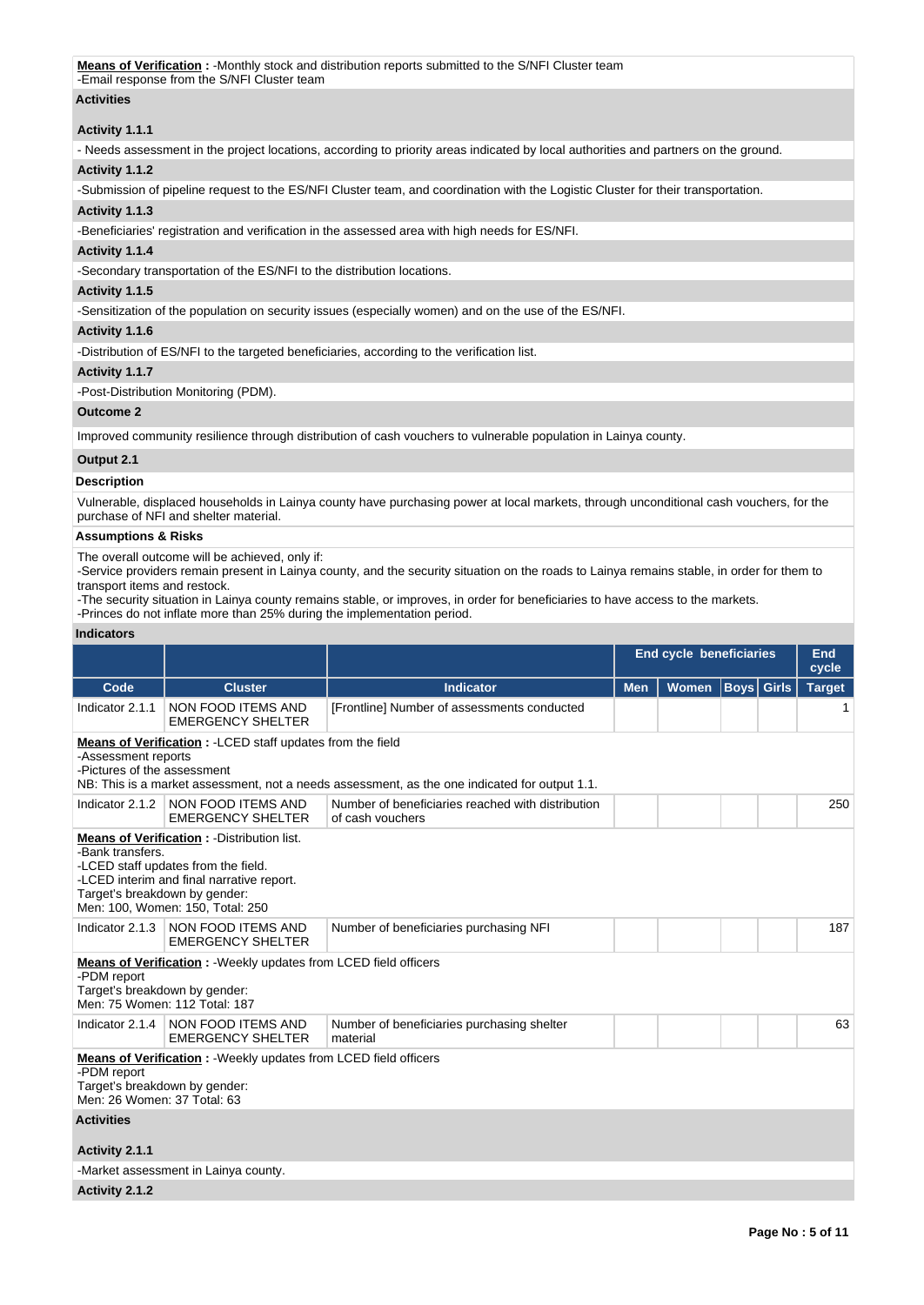-Beneficiaries registration and verification in specific locations of Lainya county, targeting 50 vulnerable households most in need for ES/NFI, with access to the market.

## **Activity 2.1.3**

-Sensitization of the beneficiaries about the use of the cash vouchers and overall objective of the programme.

# **Activity 2.1.4**

-Printing and sending of cash vouchers to Lainya.

### **Activity 2.1.5**

-Distribution of the cash vouchers to the targeted 50 households.

### **Activity 2.1.6**

-Transfer of cash from Juba to Lainya town through bank transfers.

### **Activity 2.1.7**

-Monitoring and evaluation.

### **Additional Targets :**

# **M & R**

## **Monitoring & Reporting plan**

LCED monitoring and reporting plan will work at three different levels:

(a) Internal reporting on weekly basis. The Emergency Response Team, supervised by the Programme Associate, will provide to the Project Manager weekly updates on the state of the activities, challenges encountered, access and security situation, and logistics among others. This will allow the LCED management to constantly monitor progress and make quick decisions according to the situation on the ground. (b) External, regular reporting to S/NFI cluster, core pipeline and UN-OCHA. The LCED Project Manager will be in constant communication with the S/NFI cluster coordinators, providing by-weekly updates for the cluster operational timeline, and promptly communicating any changes in the activity plans and constraints to access that might delay activities. The Project Manager will also be in charge of compiling and submitting assessment and verification reports, narrative reports and stock/distribution reports to the S/NFI cluster team. The LCED Executive Director will communicate with UN-OCHA on weekly basis, in regards to the political situation, security situation and humanitarian access in the project locations. These communication lines are essential to guarantee timely interventions of international actors to facilitate the access to displaced population, and to facilitate the collaboration of LCED with other partners in case of multi-sectoral response or if the need encountered is greater than anticipated.

(c) PDMs. Given the use of S/NFI pipeline material in this project, LED will collaborate with IOM and the S/NFI cluster in order to conduct Post-Distribution Monitoring - and final evaluation in the case of the voucher pilot project - in specifically identified locations. This exercise will allow LCED - as well as the S/NFI cluster, pipeline and donors -to understand how efficient and appropriate the intervention has been, and to guide decision making for future projects.

Concerning the cash voucher pilot project In Lainya county, CES, LCED will conduct a market and needs assessment beforehand, to determine the needs of the population, availability of items, and access to the markets. The LCED ERT will also collect preliminary data on how the cash will be spent, by interviewing the beneficiaries during the distribution of cash vouchers. A preliminary report will be shared with the S/NFI cluster. Successively, suppliers and beneficiaries will be interviewed to understand the use of the unconditional cash vouchers, verify the actual access to the market -also considering that security conditions might have changed in time, due to the volatile situationand understand the impact of the project. A final evaluation report will be sent to the S/NFI cluster, and changes to the implementation plan and ways to overcome challenges will be discussed.

### **Workplan**

| <b>Activitydescription</b>                                                                                                                             | Year |   | $\overline{2}$ | 3 |  | 5 | 6 | 8       | 9 |   | 10 11 12 |     |
|--------------------------------------------------------------------------------------------------------------------------------------------------------|------|---|----------------|---|--|---|---|---------|---|---|----------|-----|
| Activity 1.1.1: - Needs assessment in the project locations, according to priority<br>areas indicated by local authorities and partners on the ground. | 2017 |   |                |   |  |   |   | $X$ $X$ |   |   |          |     |
|                                                                                                                                                        | 2018 |   |                |   |  |   |   |         |   |   |          |     |
| Activity 1.1.2: -Submission of pipeline request to the ES/NFI Cluster team, and<br>coordination with the Logistic Cluster for their transportation.    | 2017 |   |                |   |  |   |   |         |   | X |          |     |
|                                                                                                                                                        | 2018 |   |                |   |  |   |   |         |   |   |          |     |
| Activity 1.1.3: -Beneficiaries' registration and verification in the assessed area with<br>high needs for ES/NFI.                                      | 2017 |   |                |   |  |   |   |         |   | X | X        |     |
| 2018<br>2017                                                                                                                                           |      |   |                |   |  |   |   |         |   |   |          |     |
| Activity 1.1.4: -Secondary transportation of the ES/NFI to the distribution locations.                                                                 |      |   |                |   |  |   |   |         |   |   | X        | ΙX. |
|                                                                                                                                                        | 2018 |   |                |   |  |   |   |         |   |   |          |     |
| Activity 1.1.5: - Sensitization of the population on security issues (especially<br>women) and on the use of the ES/NFI.                               | 2017 |   |                |   |  |   |   |         |   |   | X        | ΙX. |
|                                                                                                                                                        | 2018 |   |                |   |  |   |   |         |   |   |          |     |
| Activity 1.1.6: -Distribution of ES/NFI to the targeted beneficiaries, according to the<br>verification list.                                          | 2017 |   |                |   |  |   |   |         |   |   | X        | ΙX. |
|                                                                                                                                                        | 2018 |   |                |   |  |   |   |         |   |   |          |     |
| Activity 1.1.7: - Post-Distribution Monitoring (PDM).                                                                                                  | 2017 |   |                |   |  |   |   |         |   |   |          |     |
|                                                                                                                                                        | 2018 | X |                |   |  |   |   |         |   |   |          |     |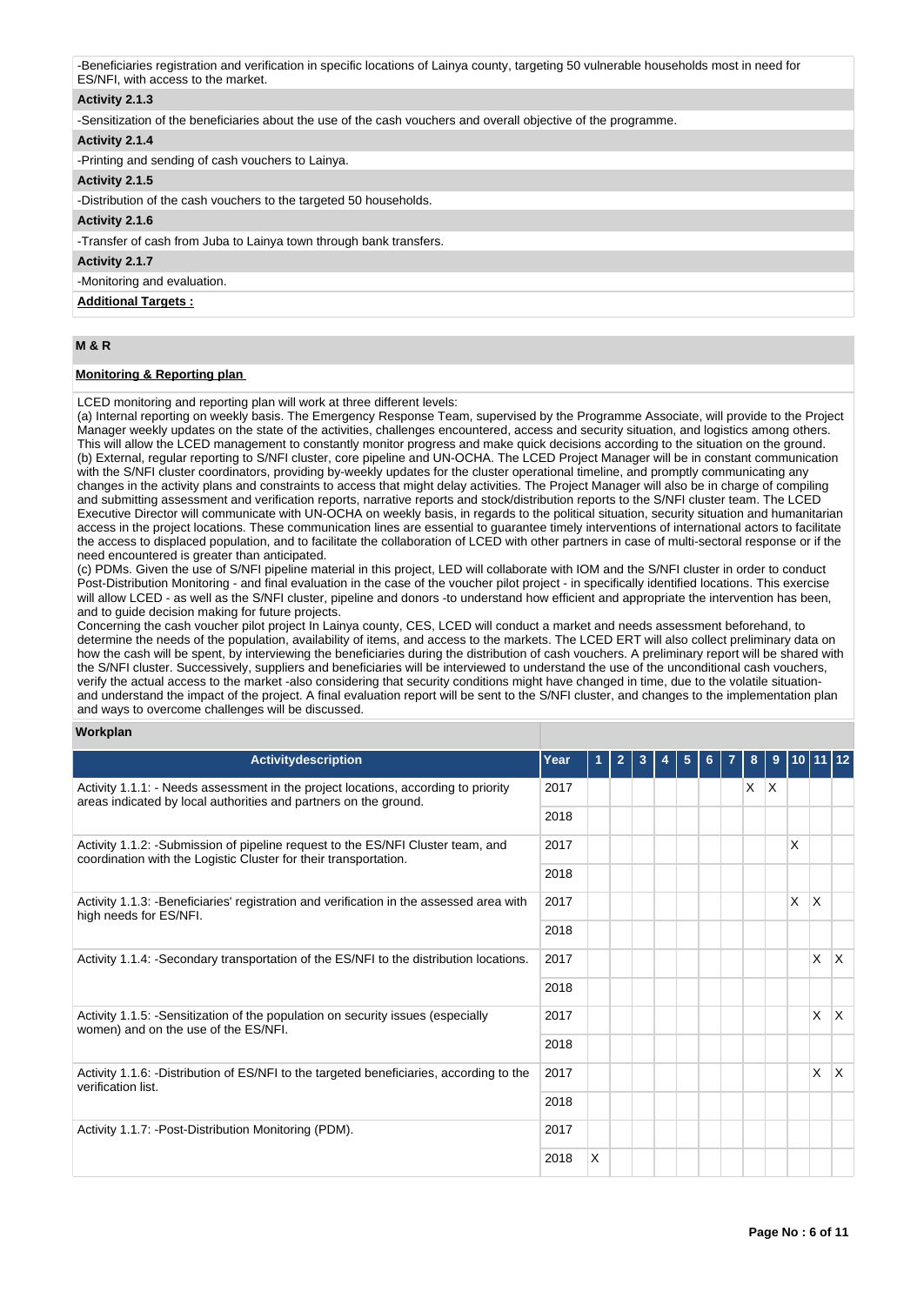| Activity 2.1.1: - Market assessment in Lainya county.                                                                                                                     | 2017 |   |  |  | X |   |          |   |    |
|---------------------------------------------------------------------------------------------------------------------------------------------------------------------------|------|---|--|--|---|---|----------|---|----|
|                                                                                                                                                                           | 2018 |   |  |  |   |   |          |   |    |
| Activity 2.1.2: - Beneficiaries registration and verification in specific locations of<br>Lainya county, targeting 50 vulnerable households most in need for ES/NFI, with | 2017 |   |  |  |   | X | $\times$ |   |    |
| access to the market.                                                                                                                                                     | 2018 |   |  |  |   |   |          |   |    |
| Activity 2.1.3: -Sensitization of the beneficiaries about the use of the cash vouchers<br>and overall objective of the programme.                                         | 2017 |   |  |  |   | X | X        |   |    |
| Activity 2.1.4: - Printing and sending of cash vouchers to Lainya.                                                                                                        | 2018 |   |  |  |   |   |          |   |    |
|                                                                                                                                                                           | 2017 |   |  |  |   |   | X        |   |    |
|                                                                                                                                                                           | 2018 |   |  |  |   |   |          |   |    |
| Activity 2.1.5: -Distribution of the cash vouchers to the targeted 50 households.                                                                                         | 2017 |   |  |  |   |   |          | X | X. |
|                                                                                                                                                                           | 2018 |   |  |  |   |   |          |   |    |
| Activity 2.1.6: -Transfer of cash from Juba to Lainya town through bank transfers.                                                                                        | 2017 |   |  |  |   |   |          | X | X. |
|                                                                                                                                                                           | 2018 |   |  |  |   |   |          |   |    |
| Activity 2.1.7: - Monitoring and evaluation.                                                                                                                              | 2017 |   |  |  |   |   |          |   |    |
|                                                                                                                                                                           | 2018 | X |  |  |   |   |          |   |    |

# **OTHER INFO**

#### **Accountability to Affected Populations**

The conflict-affected population and local stakeholders will be involved since the beginning of the project implementation. Specifically, representatives of the population (local leaders, IDP leaders, and women and youth representatives) and local authorities are involved during the first assessment and verification, in order to better identify the needs and challenges, and be able to prioritize the most vulnerable households to be reached through intervention. FGDs with different groups including the elderly, disables, youth and women, will help identify specific needs and expectations of such groups, in order to handle them accordingly. Before the actual distribution,

Relief/Distribution Committees will be created in the different targeted locations, including representatives of women and youth, elderly, RRC, LCED, and IDP leaders, in order to help in the identification and verification of vulnerable household/beneficiaries. The Committees will also help during the distribution, in order to address complaints and receive feedback from the beneficiaries, but also from those who might be present in the area despite not being targeted by the distribution. Such Committees are essential to explain the population the criteria used to select the beneficiaries, and to address cases of conflict and complaints.

After distribution, the LCED staff in the field will keep in touch with the Relief/Distribution Committees, which will refer feedback and complaints from the population, that together with the data collected through the PDMs, will provide meaningful feedback to be used for decision making for future projects.

# **Implementation Plan**

LCED will coordinate with the local authorities and IDP leaders in the field, which will help to: identify and prioritize project beneficiaries, according to vulnerability criteria; guarantee safety of the beneficiaries during the project activities; and gain access to deep field locations. Through collaboration with UN-OCHA, LCED will provide early warnings and engage other partners and OCHA itself in order to gain humanitarian access while necessary, and maintain the situation peaceful. Additionally, the LCED staff will work closely with the S/NFI Cluster core pipeline and the Logistic Cluster, in order to ensure timely and efficient provision of S/NFI to the affected population. Finally, LCED will collaborate with local suppliers, in order to involve them in its pilot cash programming based on voucher distribution, if possible.

### **Coordination with other Organizations in project area**

**Name of the organization Areas/activities of collaboration and rationale** 

## **Environment Marker Of The Project**

#### **Gender Marker Of The Project**

2a-The project is designed to contribute significantly to gender equality

### **Justify Chosen Gender Marker Code**

The LCED team in the field will ensure a gender-balanced approach at every stage of the project implementation. The identification and registration of beneficiaries will imply previous consultation with the community members, in order to consider the specific needs of different groups among the targeted population. This process will include at least one women leader/representative, and it will prioritize beneficiaries as pregnant and lactating women, elderly, injured, ill (prioritizing the chronically ill) or disables persons, children under 5, child-headed households and female-headed households, particularly targeting adolescent girls. During the ES/NFI distribution, LCED will employ casual laborers, of which at least 50% should be women, to assist in the preparation of the items, verification of the beneficiaries and distribution. This will guarantee some retribution to both women and men, and it will help to pay more attention to the female beneficiaries. In addition to that, LCED will collaborate with protection partners in order to provide information on the security situation, and on measures to adopt to minimize protection risks, particularly targeting women. When applicable, LCED will conduct post-distribution verifications/follow ups, particularly targeting women, to verify if their specific needs have been met, and involving local women to help in the data collection, for the female beneficiaries to provide their feedback more freely.

## **Protection Mainstreaming**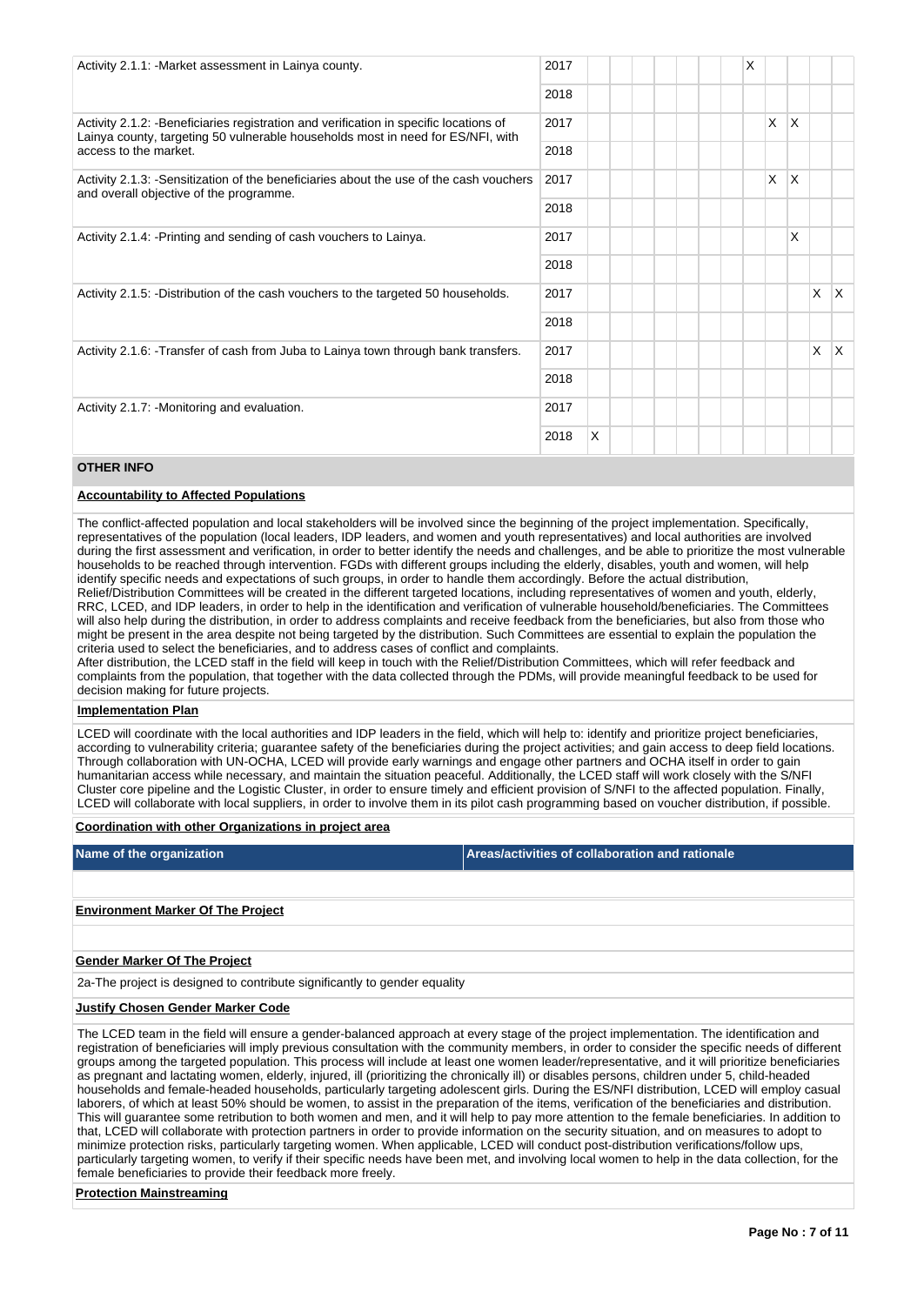LCED will work under the principle of Do No Harm throughout the whole implementation of the project. Project/distribution locations will be identified taking into consideration the safety of the population - including safe access to the markets in Lainya county - and activities will be conducted ensuring the absence of armed actors on the site.

LCED will form Relief/Distribution Committees in the project locations, which will assist in the identification, verification and registration of the beneficiaries. The presence of representatives of women and youth, elderly and IDP leaders (besides LCED and RRC representatives) will allow for each group to have a voice, and will help identifying the most vulnerable individuals among the population. This will enable equal and impartial access to assistance and services and the targeting of the most vulnerable groups and people with specific needs. The Relief/Distribution Committees will also be used to address concerns and ensure accountability to the beneficiary population, even after the activities are completed. Furthermore, the LCED ERT will conduct specific verifications to confirm that the households targeted are really the most vulnerable.

Finally, during the distribution of S/NFI, LCED will sensitize the population on security issues, and provide advice on their prevention, especially related to movements.

# **Country Specific Information**

### **Safety and Security**

Security assessment, and constant communications with local authorities and other partners in the area will help LCED to gage the situation and decide if it is possible to implement activities in a certain location.

LCED will continue collaborating with local authorities to prevent and avoid attacks to the civilian population during the implementation of its activities, and to ensure safe return of the beneficiaries to their areas of residence. Additionally, verification of beneficiaries and distribution of tokens will be conducted only after LCED has ensured the safe transportation and storage of items to the field locations. Collaborating with UN-OCHA, LCED will also be able to provide early warnings and enhance effective response in the field.

### **Access**

Access to the field locations will be negotiated with both sides of the conflict, keeping in mind security concerns and always operating under the humanitarian principles, and involving UN-OCHA when necessary. As national partner, LCED has more possibilities of accessing certain field locations compared to INGOs. The S/NFI Cluster, as well as the State Focal Points for CES and EES will be kept informed about access constraints and security concerns throughout the project implementation.

# **BUDGET**

| Code | <b>Budget Line Description</b>                                                                                                                                                                                                                                                                                                                                   |                                                                                                                                                                                                                                                                                                                                                                                                           | D / S Quantity | <b>Unit</b><br>cost       | <b>Duration</b><br>Recurran charged<br>ce | $\%$<br>to CHF | <b>Total Cost</b> |  |  |  |  |  |
|------|------------------------------------------------------------------------------------------------------------------------------------------------------------------------------------------------------------------------------------------------------------------------------------------------------------------------------------------------------------------|-----------------------------------------------------------------------------------------------------------------------------------------------------------------------------------------------------------------------------------------------------------------------------------------------------------------------------------------------------------------------------------------------------------|----------------|---------------------------|-------------------------------------------|----------------|-------------------|--|--|--|--|--|
|      | 1. Staff and Other Personnel Costs                                                                                                                                                                                                                                                                                                                               |                                                                                                                                                                                                                                                                                                                                                                                                           |                |                           |                                           |                |                   |  |  |  |  |  |
| 1.1  | <b>Executive Director</b>                                                                                                                                                                                                                                                                                                                                        | D                                                                                                                                                                                                                                                                                                                                                                                                         |                | $1 \mid 6,400$<br>.00.    | 6                                         | 30.00          | 11,520.00         |  |  |  |  |  |
|      | The Executive Director will be involved in the coordination of the overall project, and he will be responsible for providing updates,<br>as well as interim and final report to the SSHF team. The estimated salary is \$6,400 in accordance with NGO international<br>standards, 30% of which will be covered by the SSHF under this project, for 6 months.     |                                                                                                                                                                                                                                                                                                                                                                                                           |                |                           |                                           |                |                   |  |  |  |  |  |
| 1.2  | <b>Project Manager</b>                                                                                                                                                                                                                                                                                                                                           | D                                                                                                                                                                                                                                                                                                                                                                                                         |                | $1 \, 5,000$<br>.00       | 6                                         | 30.00          | 9.000.00          |  |  |  |  |  |
|      | months.                                                                                                                                                                                                                                                                                                                                                          | The Project Manager will be responsible for direct supervision of the staff involved in the project implementation, monitoring and<br>evaluation, writing of narrative reports and evaluation reports, under supervision of the Executive Director. The estimated salary<br>is \$5,000 in accordance with NGO international standards, 30% of which will be covered by the SSHF under this project, for 6 |                |                           |                                           |                |                   |  |  |  |  |  |
| 1.3  | <b>Field Officers</b>                                                                                                                                                                                                                                                                                                                                            | D                                                                                                                                                                                                                                                                                                                                                                                                         |                | 2   500.0<br><sup>0</sup> | 6                                         | 100.00         | 6,000.00          |  |  |  |  |  |
|      | The two field officer part of the Emergency Response Team (ERT) will be responsible for the implementation of field activities,<br>writing of weekly updates and monthly monitoring reports to be shared with the project manager. The estimated salary is<br>\$500/month, in accordance with NGO international standards, for 6 months.                         |                                                                                                                                                                                                                                                                                                                                                                                                           |                |                           |                                           |                |                   |  |  |  |  |  |
| 1.4  | S-NFI assistant                                                                                                                                                                                                                                                                                                                                                  | D                                                                                                                                                                                                                                                                                                                                                                                                         |                | 1   500.0<br>$\Omega$     | 8                                         | 100.00         | 4,000.00          |  |  |  |  |  |
|      | LCED will hire one S/NFI assistant based in Juba, which will be working as part of the ERT, to improve the LCED mobile<br>response in CES and EES. The estimated salary is \$500/month, in accordance with NGO international standards, for 8 months.                                                                                                            |                                                                                                                                                                                                                                                                                                                                                                                                           |                |                           |                                           |                |                   |  |  |  |  |  |
| 1.5  | Admin and Finance Officer                                                                                                                                                                                                                                                                                                                                        | D                                                                                                                                                                                                                                                                                                                                                                                                         |                | $1 \mid 1,500$<br>.00.    | 6                                         | 30.00          | 2,700.00          |  |  |  |  |  |
|      | The Admin and Finance officer will be responsible for the supervision of all financial activities, management of funds, monitoring<br>of expenditures and timely reporting to the project manager. The estimated salary is \$1,500 in accordance with NGO international<br>standards, 30% of which will be covered by the SSHF under this project, for 6 months. |                                                                                                                                                                                                                                                                                                                                                                                                           |                |                           |                                           |                |                   |  |  |  |  |  |
| 1.6  | Cashier                                                                                                                                                                                                                                                                                                                                                          | D                                                                                                                                                                                                                                                                                                                                                                                                         |                | $1 \mid 1.000$<br>.00     | 6                                         | 30.00          | 1,800.00          |  |  |  |  |  |
|      | The cashier will be in charge of purchases and payments of staff salaries, equipment and material, and other direct and indirect<br>costs related to administrative and operational functions. The estimated salary is \$1,000 in accordance with NGO international<br>standards, 30% of which will be covered by the SSHF under this project, for 6 months.     |                                                                                                                                                                                                                                                                                                                                                                                                           |                |                           |                                           |                |                   |  |  |  |  |  |
| 1.7  | Admin Assistant                                                                                                                                                                                                                                                                                                                                                  | D                                                                                                                                                                                                                                                                                                                                                                                                         |                | 1 700.0<br><sup>0</sup>   | 6                                         | 30.00          | 1,260.00          |  |  |  |  |  |
|      | The Admin Assistant will be responsible for supporting the Executive Director, Project Manger and other LCED staff members, in<br>order to ensure timely implementation of all project activities. The estimated salary is \$700 in accordance with NGO international<br>standards, 30% of which will be covered by the SSHF under this project, for 6 months.   |                                                                                                                                                                                                                                                                                                                                                                                                           |                |                           |                                           |                |                   |  |  |  |  |  |
| 1.8  | Security guards                                                                                                                                                                                                                                                                                                                                                  | D                                                                                                                                                                                                                                                                                                                                                                                                         |                | 2 500.0<br>$\Omega$       | 6                                         | 50.00          | 3,000.00          |  |  |  |  |  |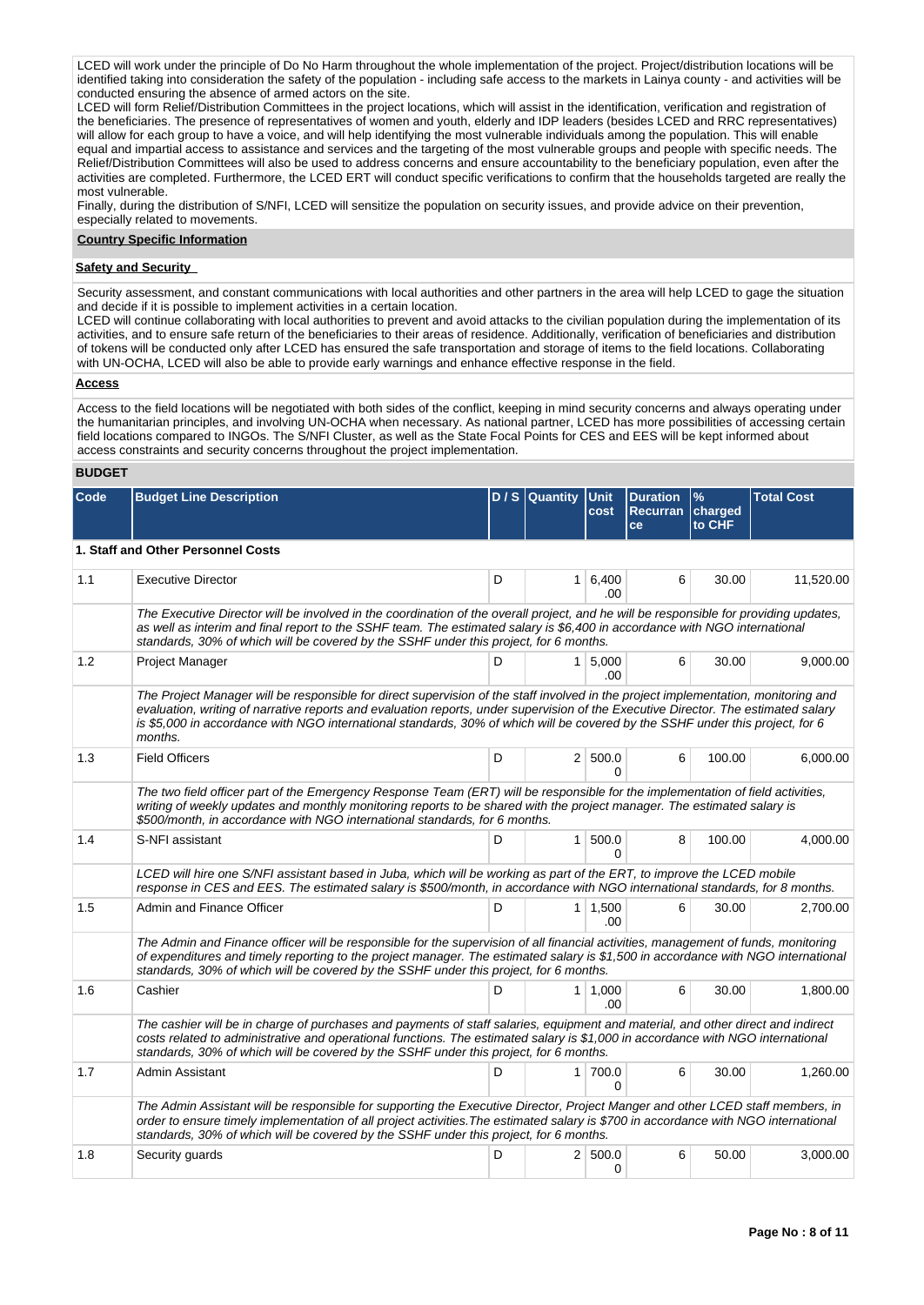|              | The Security Guards will ensure the security of the LCED office and facilities in Mundri town, as well as the safe storage of<br>S/NFIs while in Mundri, before the distribution to the field locations. The estimated salary is \$500 in accordance with NGO<br>international standards, 50% of which will be covered by the SSHF under this project, for 6 months.                                                                          |           |                 |                  |              |        |           |
|--------------|-----------------------------------------------------------------------------------------------------------------------------------------------------------------------------------------------------------------------------------------------------------------------------------------------------------------------------------------------------------------------------------------------------------------------------------------------|-----------|-----------------|------------------|--------------|--------|-----------|
| 1.9          | Office attendant                                                                                                                                                                                                                                                                                                                                                                                                                              | D         |                 | 1 500.0<br>0     | 6            | 50.00  | 1,500.00  |
|              | The Office Attendant will ensure the cleanliness and appropriate functioning of the LCED locals. The estimated salary is \$500 in<br>accordance with NGO international standards, 50% of which will be covered by the SSHF under this project, for 6 months.                                                                                                                                                                                  |           |                 |                  |              |        |           |
| 1.10         | Driver                                                                                                                                                                                                                                                                                                                                                                                                                                        | D         |                 | 1   500.0<br>0   | 6            | 50.00  | 1,500.00  |
|              | The LCED driver will be responsible for the transportation of LCED staff in Juba, in order to coordinate the project activities, while<br>ensuring their safety. The driver will be essential to the LCED staff for the whole duration of the project and its salary is estimated<br>at \$500 considering NGO international standards and security risks involved. 50% of it will be covered by the SSHF under this<br>project, for 6 months. |           |                 |                  |              |        |           |
| 1.11         | Programme Associate                                                                                                                                                                                                                                                                                                                                                                                                                           | D         |                 | 1   1,000<br>.00 | 8            | 80.00  | 6,400.00  |
|              | LCED will hire a new Programme Associate to support the ERT in the field, coordinate the mobile response, and who will report<br>to the project manager. The Programme Associate will receive a salary of \$1000 per month, for 8 months, of which 80% will be<br>covered by this project.                                                                                                                                                    |           |                 |                  |              |        |           |
|              | <b>Section Total</b>                                                                                                                                                                                                                                                                                                                                                                                                                          |           |                 |                  |              |        | 48,680.00 |
|              | 2. Supplies, Commodities, Materials                                                                                                                                                                                                                                                                                                                                                                                                           |           |                 |                  |              |        |           |
| <b>NA</b>    | <b>NA</b>                                                                                                                                                                                                                                                                                                                                                                                                                                     | <b>NA</b> | 0               | 0.00             | 0            | 0      | 0.00      |
|              | ΝA                                                                                                                                                                                                                                                                                                                                                                                                                                            |           |                 |                  |              |        |           |
|              | <b>Section Total</b>                                                                                                                                                                                                                                                                                                                                                                                                                          |           |                 |                  |              |        | 0.00      |
| 3. Equipment |                                                                                                                                                                                                                                                                                                                                                                                                                                               |           |                 |                  |              |        |           |
| ΝA           | <b>NA</b>                                                                                                                                                                                                                                                                                                                                                                                                                                     | <b>NA</b> | 0               | 0.00             | 0            | 0      | 0.00      |
|              | ΝA                                                                                                                                                                                                                                                                                                                                                                                                                                            |           |                 |                  |              |        |           |
|              | <b>Section Total</b>                                                                                                                                                                                                                                                                                                                                                                                                                          |           |                 |                  |              |        | 0.00      |
|              | <b>4. Contractual Services</b>                                                                                                                                                                                                                                                                                                                                                                                                                |           |                 |                  |              |        |           |
| 4.1          | Hiring truck for S/NFI distribution                                                                                                                                                                                                                                                                                                                                                                                                           | D         |                 | 5 1,100<br>.00   | $\mathbf{1}$ | 100.00 | 5,500.00  |
|              | LCED will hire a truck for distribution of S/NFI in the different field locations in CES and EES. LCED estimates 5 trips, with related<br>transport costs at \$1,100 each.                                                                                                                                                                                                                                                                    |           |                 |                  |              |        |           |
| 4.2          | Hiring local laborers for S/NFI distribution                                                                                                                                                                                                                                                                                                                                                                                                  | D         | 6               | 3.00             | 11           | 100.00 | 198.00    |
|              | 6 local laborers will be hired to help during each ES/NFI distribution (estimated 8), and for offloading the pipeline material<br>transported by the S/NFI core cluster pipeline to the field (estimated 3 trips). The laborers will be paid \$3 per day, per person, as<br>unskilled workers.                                                                                                                                                |           |                 |                  |              |        |           |
| 4.3          | Hiring local enumerators for assessment/verifications                                                                                                                                                                                                                                                                                                                                                                                         | D         | 6               | 4.00             | 8            | 100.00 | 192.00    |
|              | 6 enumerators/volunteers will be hired locally to help during each assessment/verification (estimated 8). The laborers will be paid<br>\$4 per day, per person, as semi-skilled workers.                                                                                                                                                                                                                                                      |           |                 |                  |              |        |           |
|              | <b>Section Total</b>                                                                                                                                                                                                                                                                                                                                                                                                                          |           |                 |                  |              |        | 5,890.00  |
| 5. Travel    |                                                                                                                                                                                                                                                                                                                                                                                                                                               |           |                 |                  |              |        |           |
| 5.1          | Air traveto the field locations                                                                                                                                                                                                                                                                                                                                                                                                               | S         | 11 <sup>1</sup> | 300.0<br>0       | 1            | 100.00 | 3,300.00  |
|              | The LCED ERT will provide mobile response in CES and EES, including implementation of project activities, participation to and<br>coordination of inter-agency interventions, and monitoring and evaluation activities. LCED estimates a total of 11 trips (one way)<br>for the team officers to travel to the field at a cost of 300 USD per trip, per person, according to the UNHAS rates.                                                 |           |                 |                  |              |        |           |
| 5.2          | DSA for ERT members                                                                                                                                                                                                                                                                                                                                                                                                                           | D         |                 | 4 25.00          | 40           | 100.00 | 4,000.00  |
|              | The four members of the ERT (Programme Associate, NFI Assistant and two Project Officers) will receive DSA of \$25 per day,<br>per person, when deployed to the field, for estimated 40 days.                                                                                                                                                                                                                                                 |           |                 |                  |              |        |           |
|              | <b>Section Total</b>                                                                                                                                                                                                                                                                                                                                                                                                                          |           |                 |                  |              |        | 7,300.00  |
|              | 6. Transfers and Grants to Counterparts                                                                                                                                                                                                                                                                                                                                                                                                       |           |                 |                  |              |        |           |
| 6.1          | Cash vouchers                                                                                                                                                                                                                                                                                                                                                                                                                                 | D         |                 | 50 30.00         | 1            | 100.00 | 1,500.00  |
|              | LCED will provide 50 households with cash vouchers of \$30 value each, for the purchase of shelter material and/or NFI from the<br>local market, according to their needs.                                                                                                                                                                                                                                                                    |           |                 |                  |              |        |           |
|              | <b>Section Total</b>                                                                                                                                                                                                                                                                                                                                                                                                                          |           |                 |                  |              |        | 1,500.00  |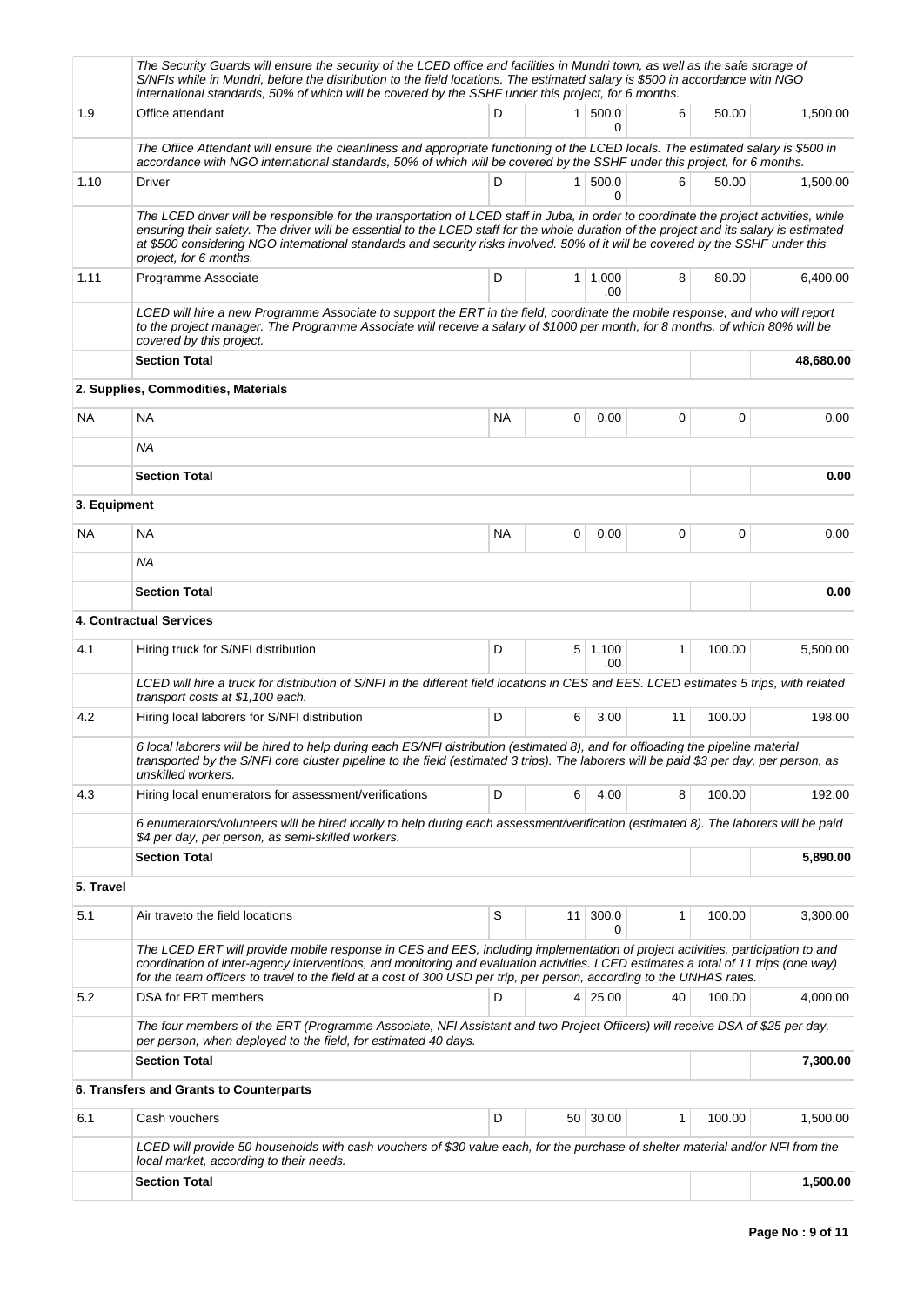|                           | 7. General Operating and Other Direct Costs                                                                                                                                                                                                                              |                             |                                      |                               |        |          |           |  |  |
|---------------------------|--------------------------------------------------------------------------------------------------------------------------------------------------------------------------------------------------------------------------------------------------------------------------|-----------------------------|--------------------------------------|-------------------------------|--------|----------|-----------|--|--|
| 7.1                       | Contribution to the office rent in Juba for coordination                                                                                                                                                                                                                 |                             | S<br>1 <sup>1</sup><br>2,000<br>.00. |                               | 6      | 20.00    | 2,400.00  |  |  |
|                           | The LCED office in Juba is essential for the coordination of all project activities, and for easy access to the cluster and donors.<br>Therefore, there is need to support the LCED office by covering 20% of the monthly rent of \$2,000, for 6 months.                 |                             |                                      |                               |        |          |           |  |  |
| 7.2                       | Contribution to warehouse rent in Mundri town                                                                                                                                                                                                                            | S                           |                                      | $1 \overline{)1.000}$<br>.00. | 6      | 40.00    | 2.400.00  |  |  |
|                           | LCED will rent a safe warehouse in Mundri town for the storage and prepositioning of ES/NFI, at a cost of \$1000 per month, for 6<br>months. 40% of the rent will be covered by the SSHF.                                                                                |                             |                                      |                               |        |          |           |  |  |
| 7.3                       | LCED vehicles maintenances in Juba                                                                                                                                                                                                                                       | S<br>$1 \mid 1,000$<br>.00. |                                      | 1                             | 100.00 | 1,000.00 |           |  |  |
|                           | LCED will maintain one light vehicle in Juba for transportation and safety of the staff members throughout the whole duration of<br>the project. The vehicle will require maintenance for a lumpsum of \$1,000.                                                          |                             |                                      |                               |        |          |           |  |  |
| 7.4                       | Fuel for light vehicle in Juba                                                                                                                                                                                                                                           | S                           | 500                                  | 1.00                          | 6      | 100.00   | 3,000.00  |  |  |
|                           | The LCED light vehicle in Juba is necessary for transportation and safety of the staff members throughout the whole duration of<br>the project. The fuel for the vehicle's movement has been estimated at 500 liters per month at a cost of \$1 per liter, for 6 months. |                             |                                      |                               |        |          |           |  |  |
| 7.5                       | Stationery material                                                                                                                                                                                                                                                      | D                           |                                      | 1 713.0<br>0                  | 1      | 100.00   | 713.00    |  |  |
|                           | Both the activities to be carried out in the field and in Juba office require stationary material, estimated at a lump sum of \$713 for<br>the whole duration of the project.                                                                                            |                             |                                      |                               |        |          |           |  |  |
|                           | <b>Section Total</b>                                                                                                                                                                                                                                                     |                             |                                      | 9,513.00                      |        |          |           |  |  |
| <b>SubTotal</b><br>599.00 |                                                                                                                                                                                                                                                                          |                             |                                      |                               |        |          | 72,883.00 |  |  |
| Direct                    |                                                                                                                                                                                                                                                                          |                             |                                      |                               |        |          | 60,783.00 |  |  |
| Support                   |                                                                                                                                                                                                                                                                          |                             |                                      |                               |        |          | 12,100.00 |  |  |
| <b>PSC Cost</b>           |                                                                                                                                                                                                                                                                          |                             |                                      |                               |        |          |           |  |  |
|                           | <b>PSC Cost Percent</b>                                                                                                                                                                                                                                                  |                             |                                      |                               |        |          | 7.00      |  |  |
| <b>PSC Amount</b>         |                                                                                                                                                                                                                                                                          |                             |                                      |                               |        |          | 5,101.81  |  |  |
| <b>Total Cost</b>         |                                                                                                                                                                                                                                                                          |                             |                                      |                               |        |          | 77,984.81 |  |  |

# **Project Locations**

| <b>Location</b>            | <b>Estimated</b><br>percentage<br>of budget<br>for each<br><b>location</b> | <b>Estimated number of beneficiaries</b><br>for each location |              |                         |  | <b>Activity Name</b>                                                                                                                                                                                                                                                                                                                                                                                                                                                                                                                                                                                                                                                                                                                                                                                                                                                       |
|----------------------------|----------------------------------------------------------------------------|---------------------------------------------------------------|--------------|-------------------------|--|----------------------------------------------------------------------------------------------------------------------------------------------------------------------------------------------------------------------------------------------------------------------------------------------------------------------------------------------------------------------------------------------------------------------------------------------------------------------------------------------------------------------------------------------------------------------------------------------------------------------------------------------------------------------------------------------------------------------------------------------------------------------------------------------------------------------------------------------------------------------------|
|                            |                                                                            | <b>Men</b>                                                    | <b>Women</b> | <b>Boys Girls Total</b> |  |                                                                                                                                                                                                                                                                                                                                                                                                                                                                                                                                                                                                                                                                                                                                                                                                                                                                            |
| Eastern Equatoria -> Magwi |                                                                            | 20 1,040                                                      | 1,560        |                         |  | $2,600$ Activity 1.1.1 : - Needs assessment in the project<br>locations, according to priority areas indicated by<br>local authorities and partners on the ground.<br>Activity 1.1.2 : - Submission of pipeline request to<br>the ES/NFI Cluster team, and coordination with<br>the Logistic Cluster for their transportation.<br>Activity 1.1.3 : - Beneficiaries' registration and<br>verification in the assessed area with high needs<br>for ES/NFI.<br>Activity 1.1.4 : - Secondary transportation of the<br>ES/NFI to the distribution locations.<br>Activity 1.1.5 : - Sensitization of the population on<br>security issues (especially women) and on the<br>use of the ES/NFI.<br>Activity 1.1.6 : - Distribution of ES/NFI to the<br>targeted beneficiaries, according to the<br>verification list.<br>Activity 1.1.7 : - Post-Distribution Monitoring<br>(PDM). |